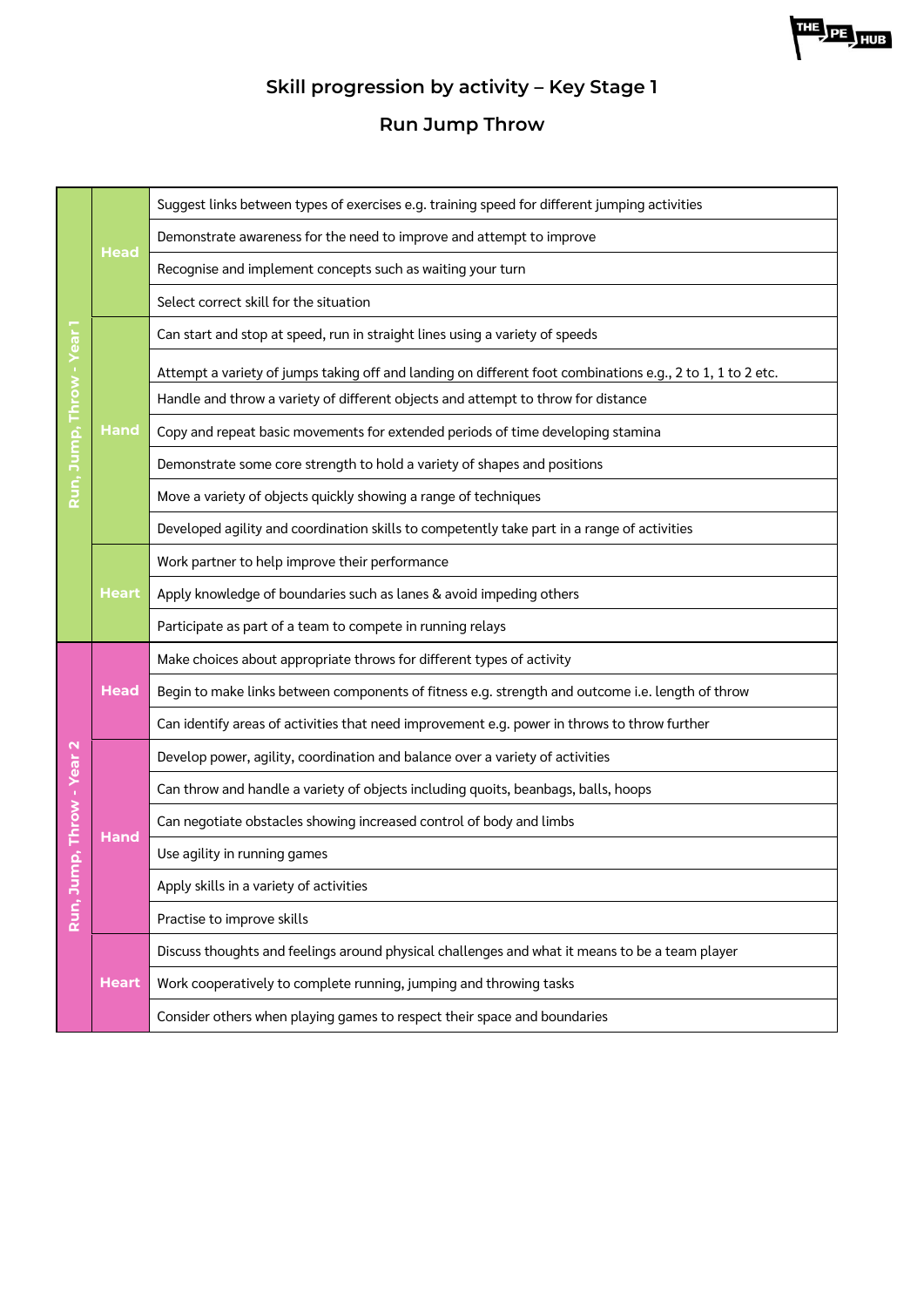### **Hit Catch Run**

|                   | <b>Head</b>  | Able to identify when a point has been scored and keep count of score                      |
|-------------------|--------------|--------------------------------------------------------------------------------------------|
|                   |              | Can choose where to send the ball to maximise chance to score                              |
|                   |              | Can make choices where to stand in the field to restrict runs scored                       |
|                   | <b>Hand</b>  | Catch a medium sized ball thrown over a short distance                                     |
|                   |              | Intercept, retrieve and stop a beanbag and a medium-sized ball with some consistency       |
| Catch, Run - Yea  |              | Track balls and other equipment sent to them, moving in line with the ball to collect it   |
|                   |              | Run between bases to score points                                                          |
|                   |              | Retrieve and return a ball to a base                                                       |
| т                 |              | Use a range of sending skills to put ball into space                                       |
|                   |              | Able to self-feed ball to hit off hand and strike ball off cone                            |
|                   |              | Work collaboratively to score runs showing encouragement and support                       |
|                   | <b>Heart</b> | Decide as a team the best positioning to intercept balls                                   |
|                   |              | Show awareness of team mates fielding positions to restrict runs in a simple game scenario |
|                   | <b>Head</b>  | Make choices about where to hit the ball                                                   |
|                   |              | Judge and change pace in a variety of running activities                                   |
|                   |              |                                                                                            |
|                   |              | Make tactical decisions about where to position themselves in the field                    |
|                   |              | Has developed hitting skills with a variety of bats                                        |
|                   |              | Practised bowling/feeding a ball to other players                                          |
|                   |              | Run in a game to score points                                                              |
|                   | <b>Hand</b>  | Attempted to play the role of wicket keeper or backstop                                    |
| Catch, Run - Year |              | Use skills as a team to prevent runs                                                       |
| .<br>Î            |              | Makes attempts to catch balls coming towards player in games                               |
|                   | <b>Heart</b> | Can work in small groups to field and bat                                                  |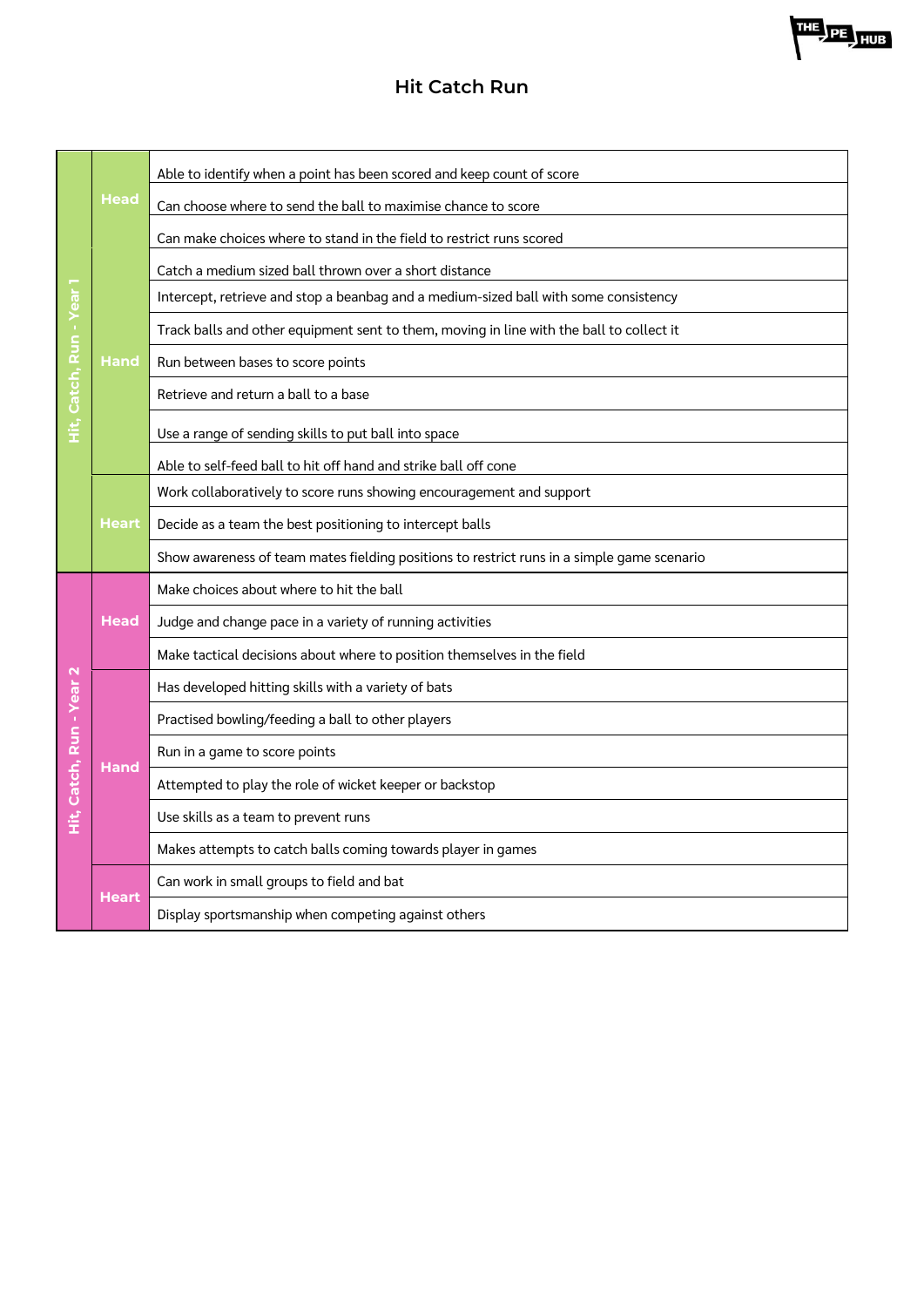### **Attack Defend Compete**

|                                  | <b>Head</b>  | Recognise rules and apply them in competitive and cooperative games                            |
|----------------------------------|--------------|------------------------------------------------------------------------------------------------|
|                                  |              | Discuss changes in the body brought about by exercise                                          |
|                                  |              | Make decisions about how to defend a target                                                    |
|                                  | <b>Hand</b>  | Begin to engage in competitive activities                                                      |
|                                  |              | Roll, slide or throw a beanbag or ball with accuracy                                           |
| Attack, defend, compete - Year   |              | Bounce a medium sized ball to self and attempt to bounce to others                             |
|                                  |              | Judge when and where to move to get in a defensive position                                    |
|                                  |              | Attempt to intercept and catch a thrown ball                                                   |
|                                  | <b>Heart</b> | Work in collaboration with others to attack and score points                                   |
|                                  |              | Cooperate to perform a range of challenges using skills such as gesture/signalling             |
|                                  |              | Identify the things that they like about exercise both in and outside of school                |
|                                  | <b>Head</b>  | Select and apply a small range of simple tactics                                               |
|                                  |              | Begin to look for space to pass into or run to in order to receive                             |
|                                  |              | Select the more appropriate skill to move forwards to shoot                                    |
| Attack, defend, compete - Year 2 |              | Can send a ball using feet                                                                     |
|                                  | <b>Hand</b>  | Can receive a ball using feet                                                                  |
|                                  |              | Link combinations of skills e.g. dribbling and passing with hands in isolation and combination |
|                                  |              | Can send a ball using hands                                                                    |
|                                  |              | Can receive a ball using hands                                                                 |
|                                  |              | Perform the role of goal keeper using basic stopping and interception skills                   |
|                                  |              | Can play in a variety of positions in both defence and attack                                  |
|                                  | <b>Heart</b> | Show awareness of teammates and opponents in games                                             |
|                                  |              | Work with a partner and in small groups to develop skills                                      |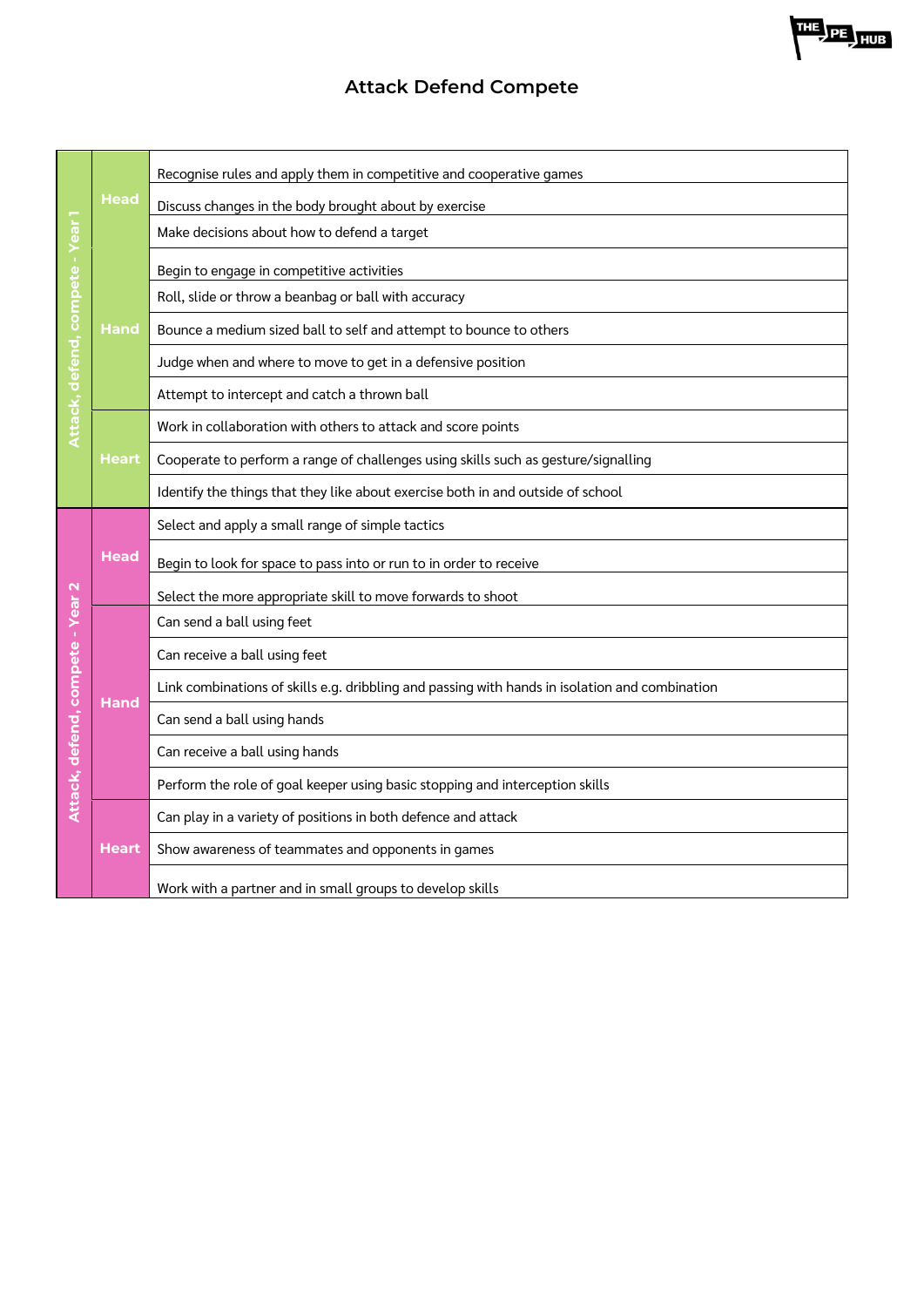### **Send & Return**

|                        | Head         | Identify space to send a ball into                                                              |
|------------------------|--------------|-------------------------------------------------------------------------------------------------|
|                        |              | Identify tactics to outwit an opponent such as hitting to space                                 |
|                        |              | Can describe how they worked with their partner to send and receive                             |
|                        | <b>Hand</b>  | Able to send an object with increased confidence using hand or bat                              |
|                        |              | Move towards a moving ball to return with hand or bat                                           |
| & Return - Year        |              | Score points against opposition over a line/net                                                 |
|                        |              | Select and apply skills to win points                                                           |
| Send                   |              | Chase, stop and control balls and other objects such as beanbags and hoops                      |
|                        |              | Track balls and other equipment sent to them, moving in line with the ball to collect or return |
|                        |              | Work with a partner to send and return an object and play in a simple rally                     |
|                        | <u>Heart</u> | Recognise your actions impact others e.g. feeding a ball accurately and at correct pace         |
|                        |              | Play cooperatively in a game situation                                                          |
|                        | <b>Head</b>  | Decide on and play with dominant hand                                                           |
|                        |              | Develop tactics to outwit your opponent so they cannot return the ball                          |
|                        | <b>Hand</b>  | Demonstrate basic sending skills in isolation and small games                                   |
|                        |              | Show agility to track the path of ball over a line/net and move towards it                      |
| Send & Return - Year 1 |              | Hit a ball using both hand and racquet with some consistency                                    |
|                        |              | Return a ball coming towards them using hand or racquet                                         |
|                        |              | Play in a modified game send and returning the ball over a line/net                             |
|                        |              | Has developed hitting skills with a variety of bats                                             |
|                        |              | Start a game using basic serving skills                                                         |
|                        | Heart        | Recognise individual contribution and impact on a task                                          |
|                        |              | Develop collaborative teams skills                                                              |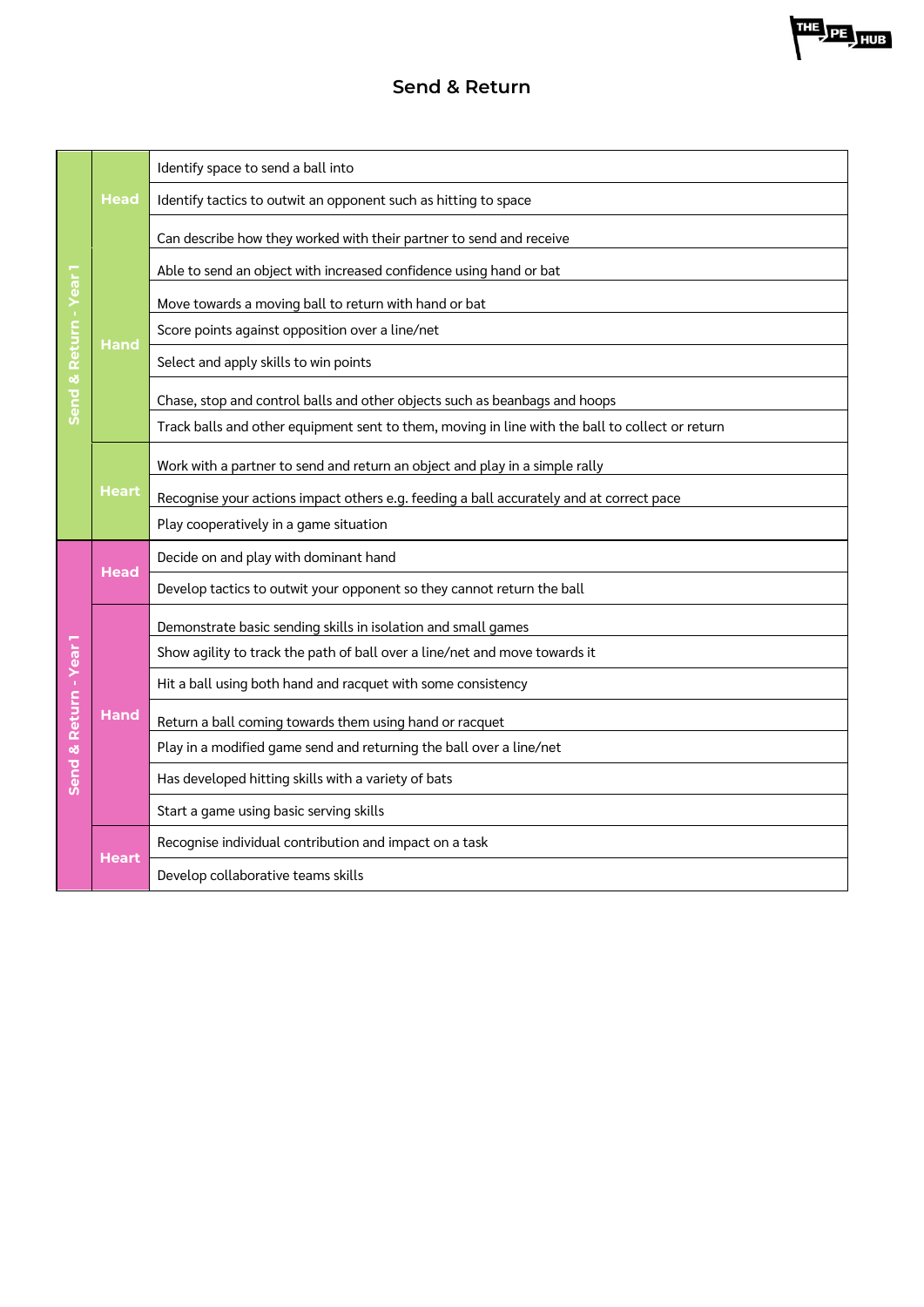## **Gymnastics**

|                     | Head         | Use words such as rolling, travelling, balancing, climbing                                        |
|---------------------|--------------|---------------------------------------------------------------------------------------------------|
|                     |              | Can identify risks of working on and around apparatus                                             |
|                     |              | Decide which supporting concepts and actions to add to their sequence                             |
|                     | Hand         | Safely move and carry basic gym equipment such as mats and benches                                |
| ēā                  |              | Recognise like actions and link them together                                                     |
|                     |              | Perform simple gymnastic actions and shapes                                                       |
|                     |              | Remember and perform a simple sequence using rolling, travelling, climbing, balancing and jumping |
| Gymnastics - Y      |              | Show spinning and rocking in isolation and in short sequence                                      |
|                     |              | Make their body tense, relaxed, stretched and curled                                              |
|                     |              | Perform in unison and canon                                                                       |
|                     |              | Move on, off and over object with confidence                                                      |
|                     | Heart        | Value other's efforts when they perform; watch and listen                                         |
|                     |              | Communicate with a partner to create short sequence                                               |
|                     | <b>Head</b>  | Independently show creative flare, refining and developing during tasks                           |
|                     |              | Comment on aspects of own and others performances                                                 |
|                     |              | Perform with control and consistency basic actions at different speeds and on different levels    |
|                     | <b>Hand</b>  | Create and perform a simple sequence                                                              |
|                     |              | Show contrasts in gymnastics shapes and actions                                                   |
| Gymnastics - Year 2 |              | Work to improve flexibility and strength                                                          |
|                     |              | Attempt to use rhythm whilst performing a sequence                                                |
|                     |              | Use core strength to link gymnastic elements e.g. back support and half twist                     |
|                     | <b>Heart</b> | Remember and repeat sequences                                                                     |
|                     |              | Develop character and maturity to work in close proximity with others                             |
|                     |              | Reflect on own performance and use scoring system to judge performance                            |